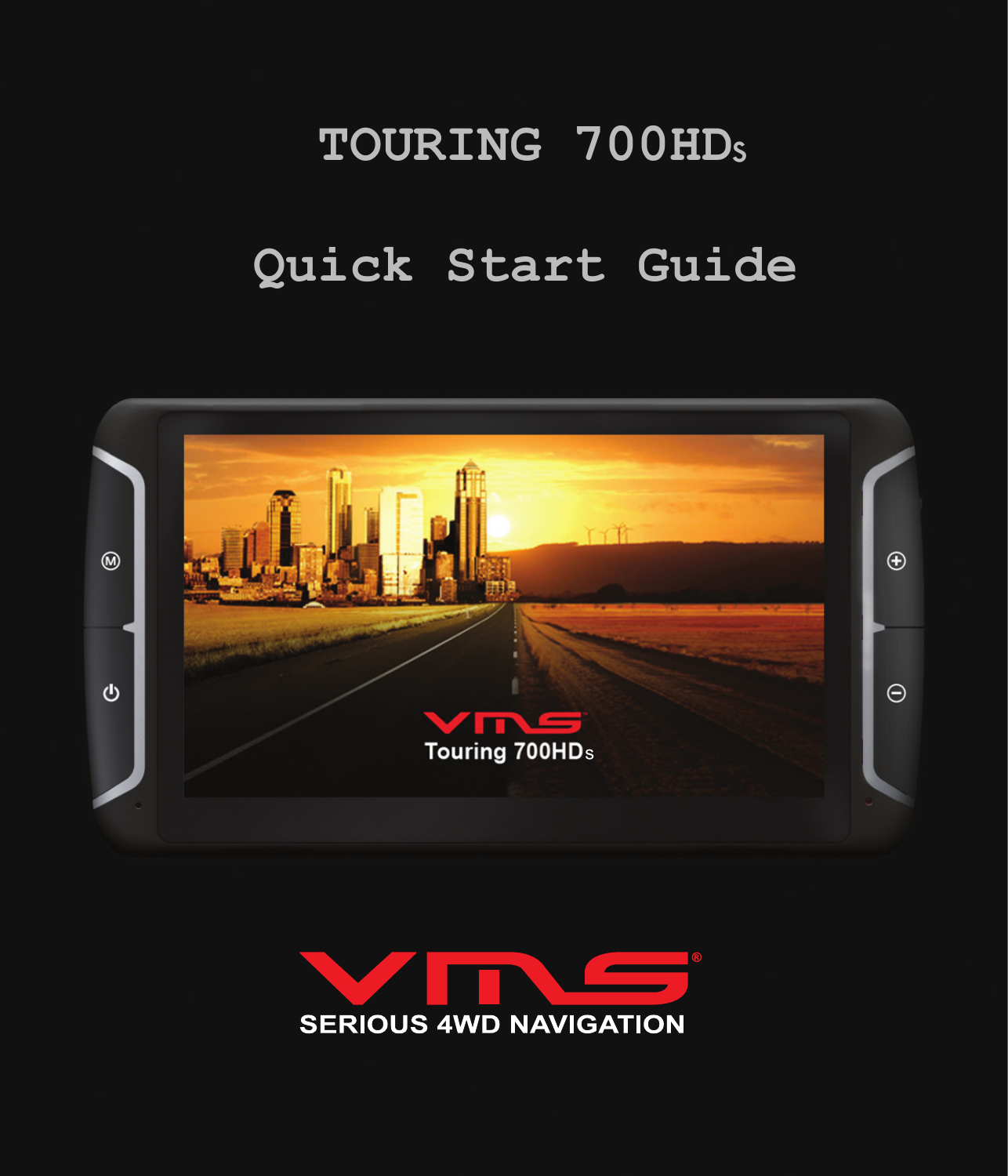# **Introduction**

The VMS Touring 700HDs navigates just as well in the outback as it does around town!

Ideal for exploring the outback, the Touring Series features three of Australia's most popular map collections.

The Gregory's range of activity maps are ideal for locating points of interest and activities to see and do. Beautifully illustrated, the maps also provide useful information such as the locations of fuel stations, camp sites and caravan parks.

The 4WD enthusiast keen on tackling rough tracks can switch to the iTOPO 1:250,000 scale topographic maps. This map collection covers the entire country and displays the majority of 4x4 tracks.

Last but not least the Westprint Heritage map collection focus on Central Australia, our favourite four-wheel driving destination. With excellent track detail and points of interest, the Westprint Heritage maps are a must for any four-wheel driving enthusiast.

Street navigation features the latest Navteq maps, the most trusted name in turn by turn navigation. With spoken street names and easy to follow voice guidance the Touring 700HDs will get you to your destination in great time.

The Touring 700HDs can also be used as a display for reverse cameras. The optional camera kits add the ability to use 1 or 2 reverse cameras.

Designed in Australia, the Touring 700HDs sets the benchmark for 4x4 Navigation!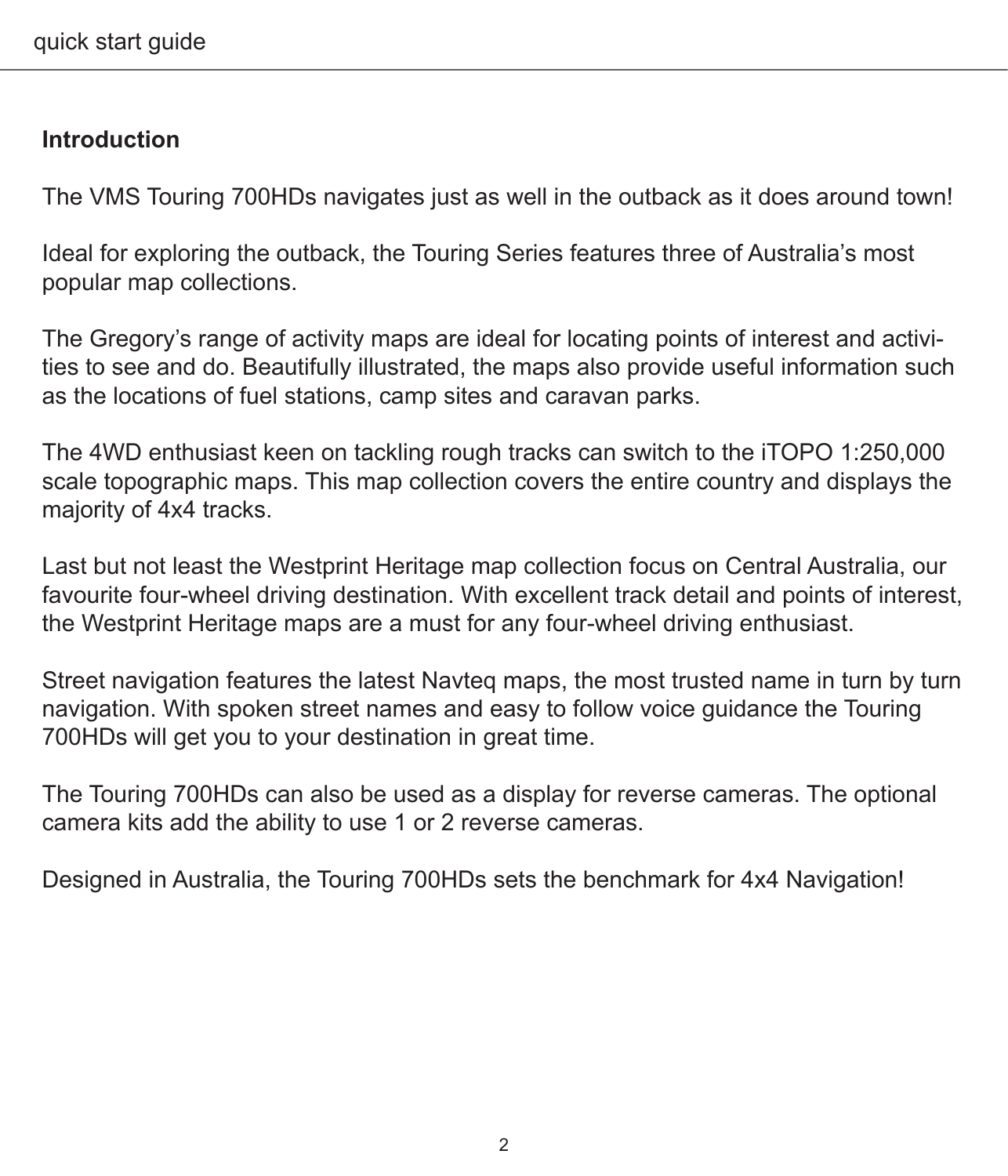

# Contents

|                           | 1              |  |  |
|---------------------------|----------------|--|--|
|                           | $\overline{4}$ |  |  |
|                           | 4              |  |  |
| 3. Prepare device for use |                |  |  |
|                           |                |  |  |
|                           | 5              |  |  |
|                           | 5              |  |  |
|                           | 6              |  |  |
| 5. GPS Console.           | 6              |  |  |
|                           | $\overline{7}$ |  |  |
|                           | 7              |  |  |
| 7                         |                |  |  |
| 8                         |                |  |  |
| 8                         |                |  |  |
|                           | 8              |  |  |
|                           | 9              |  |  |
|                           |                |  |  |
|                           |                |  |  |
|                           | 10             |  |  |
|                           | 10             |  |  |
|                           |                |  |  |
| 11                        |                |  |  |
|                           | 11             |  |  |
|                           |                |  |  |
|                           |                |  |  |
| 11                        |                |  |  |
|                           |                |  |  |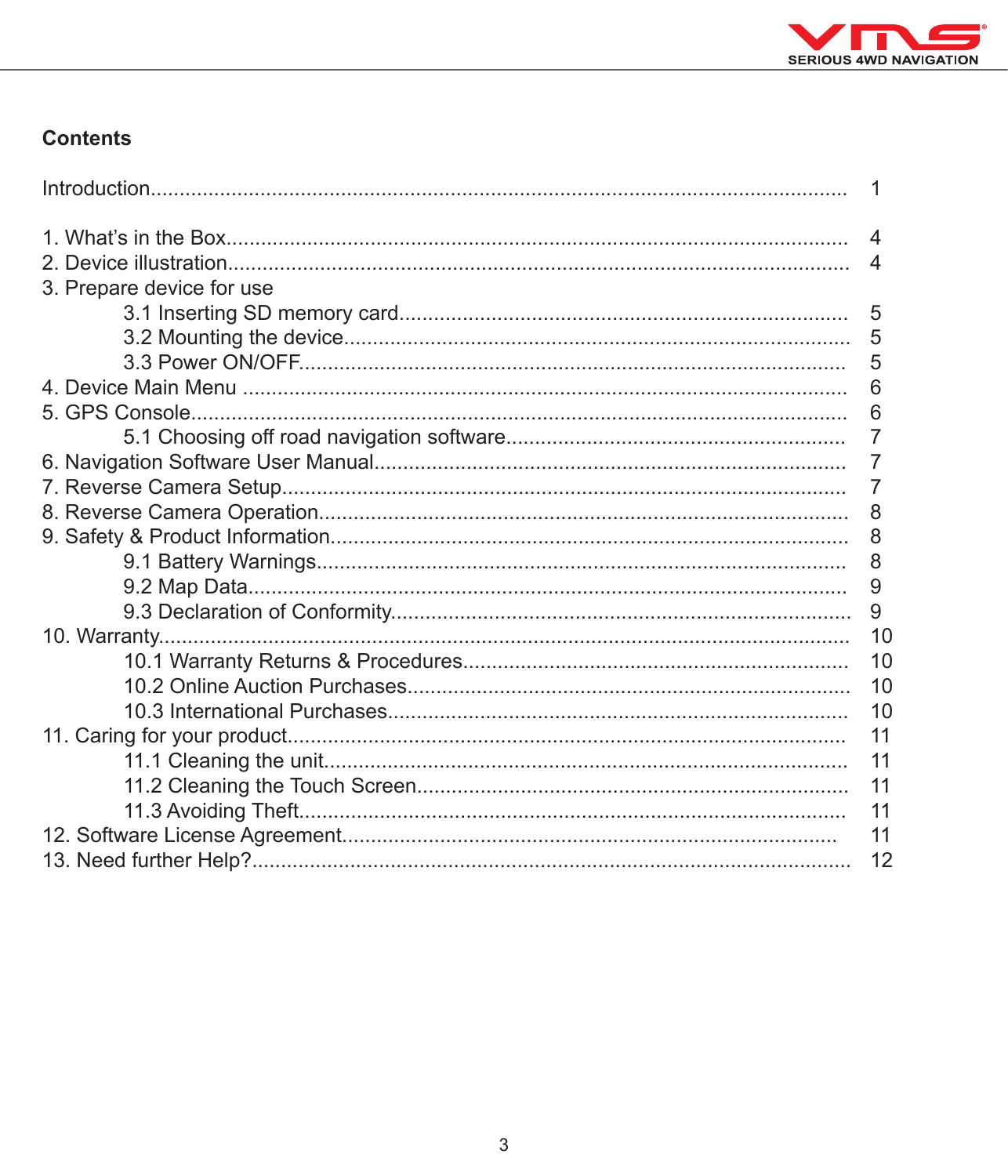# **1. WHAT'S IN THE BOX**

- 1 x VMS Touring Series GPS unit 1 x 12-24V DC charger<br>- 1 x Windscreen suction cup mount 1 x USB Cable
- 1 x Windscreen suction cup mount<br>- 1 x Stylus pen
- 
- 
- 1 x Micro SD card
- 
- 
- 1 x Stylus pen 1 x Quick Start Guide<br>- 1 x 240V Charger 1 x Navigation User M
	- 1 x Navigation User Manual

## **2. DEVICE ILLUSTRATION**



|                                        | 1. Device Home Menu Return to Device Home Menu.                      |
|----------------------------------------|----------------------------------------------------------------------|
|                                        | While device is on, press to power off or to put into sleep mode.    |
| 3. Volume Up Device Volume Increase.   |                                                                      |
| 4. Volume Down Device Volume Decrease. |                                                                      |
|                                        | 5. Charging Port For DC charger. 5V DC only.                         |
| 6. Mini USB Mini USB port.             |                                                                      |
|                                        | 7. Mini SD card slot 1 x micro SDHC memory card (up to 16GB Class4). |
| 8. Audio Jack (3.5mm) Audio output.    |                                                                      |
|                                        |                                                                      |
|                                        |                                                                      |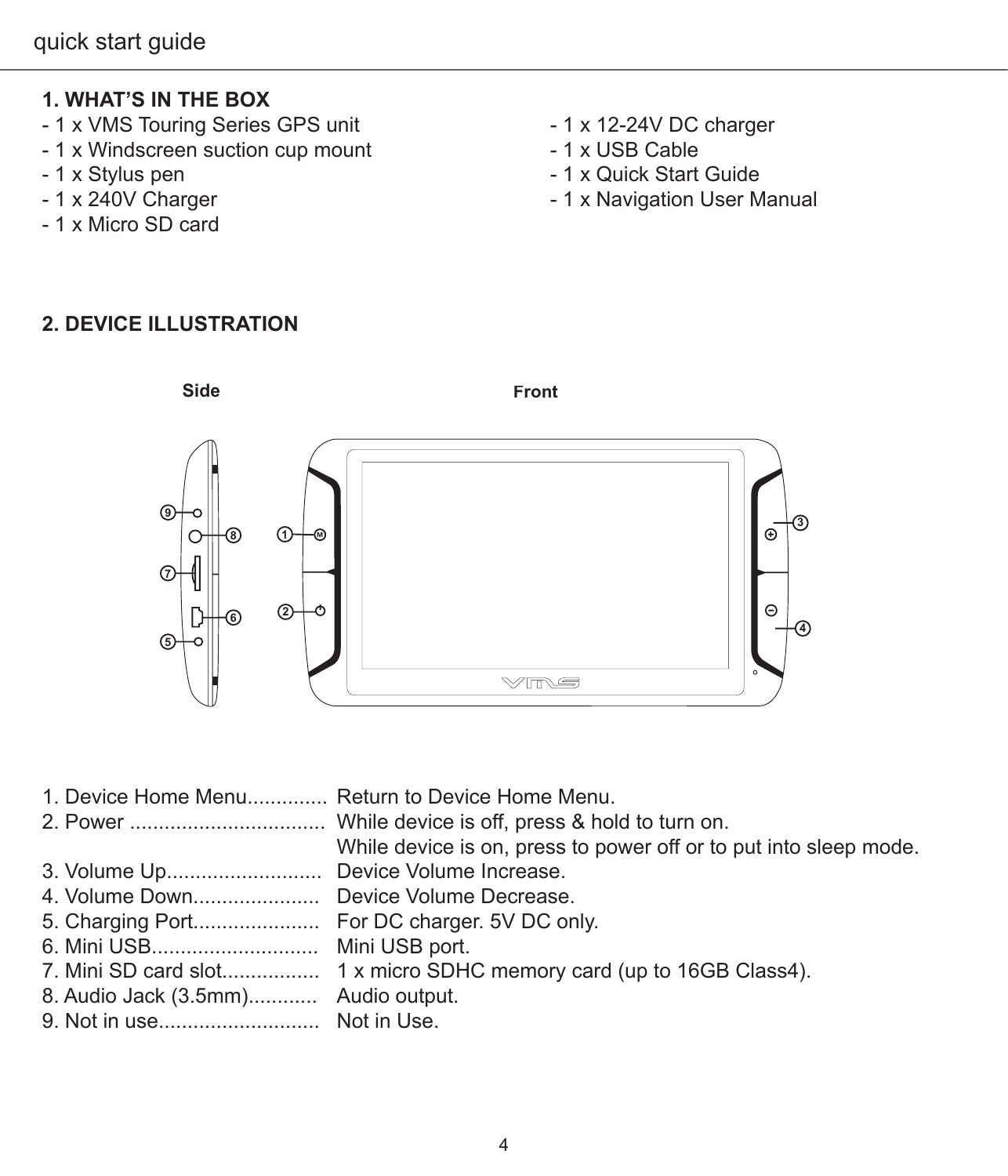

#### **3.1 INSERTING SD MEMORY CARD**



- Step 1: Remove SD card from its plastic holder.
- Step 2: Locate the SD card slot on the right side of the DEVICE.
- Step 3: Ensure orientation of the SD card is correct.
- Step 4: Insert the SD card by sliding it gently into the slot completely. The card will click indicating correct installation.

#### **3.2 MOUNTING THE DEVICE**

- 1. Select a suitable location to mount the GPS on your windscreen.
- 2. Clean & dry the suction cup and select the area of your windscreen.
- 3. Plug the Car Charger into the side of the GPS.
- 4. Attached the cradle to the suction cup mount.
- 5. Adjust the angle with the rotary clamp if necessary.
- 6. Place the suction cup on the windscreen and secure with rotary latch.
- 7. Place the bottom of the GPS on to the cradle and gently click the top of the GPS into the cradle.
- 8. Plug the car charger into a 12V DC power outlet in your vehicle.

#### **3.3 POWER ON/OFF & SLEEP MODE**

**Power on:** press and hold the power button until the device turns on.

**Power off / Sleep:** press the power button until the unit displays "POWER OFF", or press the power button for 1 sec then release, the message "SLEEP" will appear on the screen to indicate it's gone into sleep mode. During sleep mode, the device is not completely switched off and therefore the battery will continue to consume power.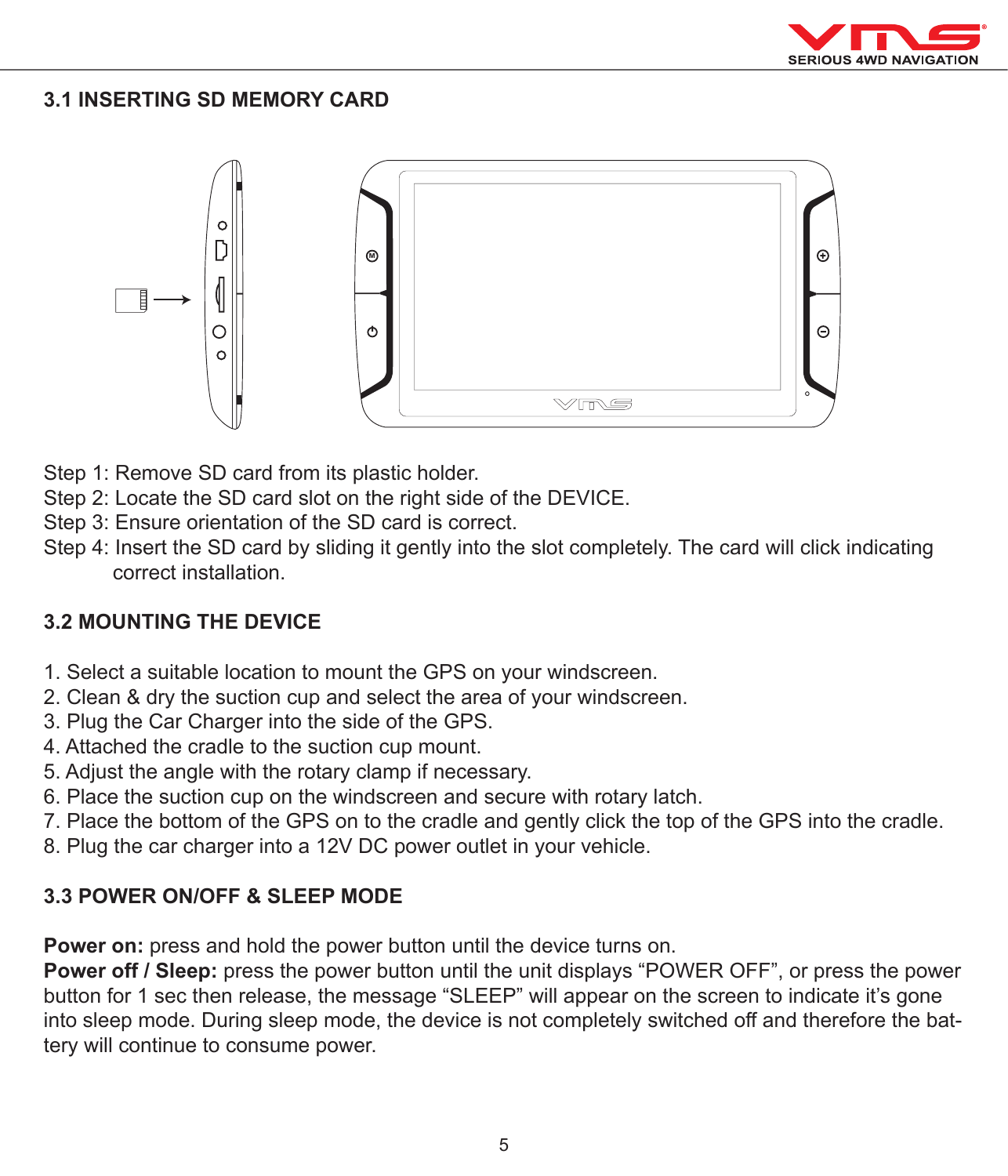# **4. DEVICE MAIN MENU**

- 1. Device Volume options
- 2. Power Options
- 3. Photos, Videos
- 4. Display backlight options
- 5. Device Date/Tim options
- 6. About this device
- 7. Start GPS Console
- 9. Battery status





# **5. GPS CONSOLE - Starting Navigation Software**

The GPS console is where you can select to start Street or Off road navigation software.

- 1. Street Navigation Software.
- 2. Off Road Navigation Software.
- 3. Choose default Off Road Software.
- 4. Back.

#### **HINT:**

When you select a navigation software, the console will remember your choice and automatically start that software next time. You can return to the console at anytime by exiting the navigation software.

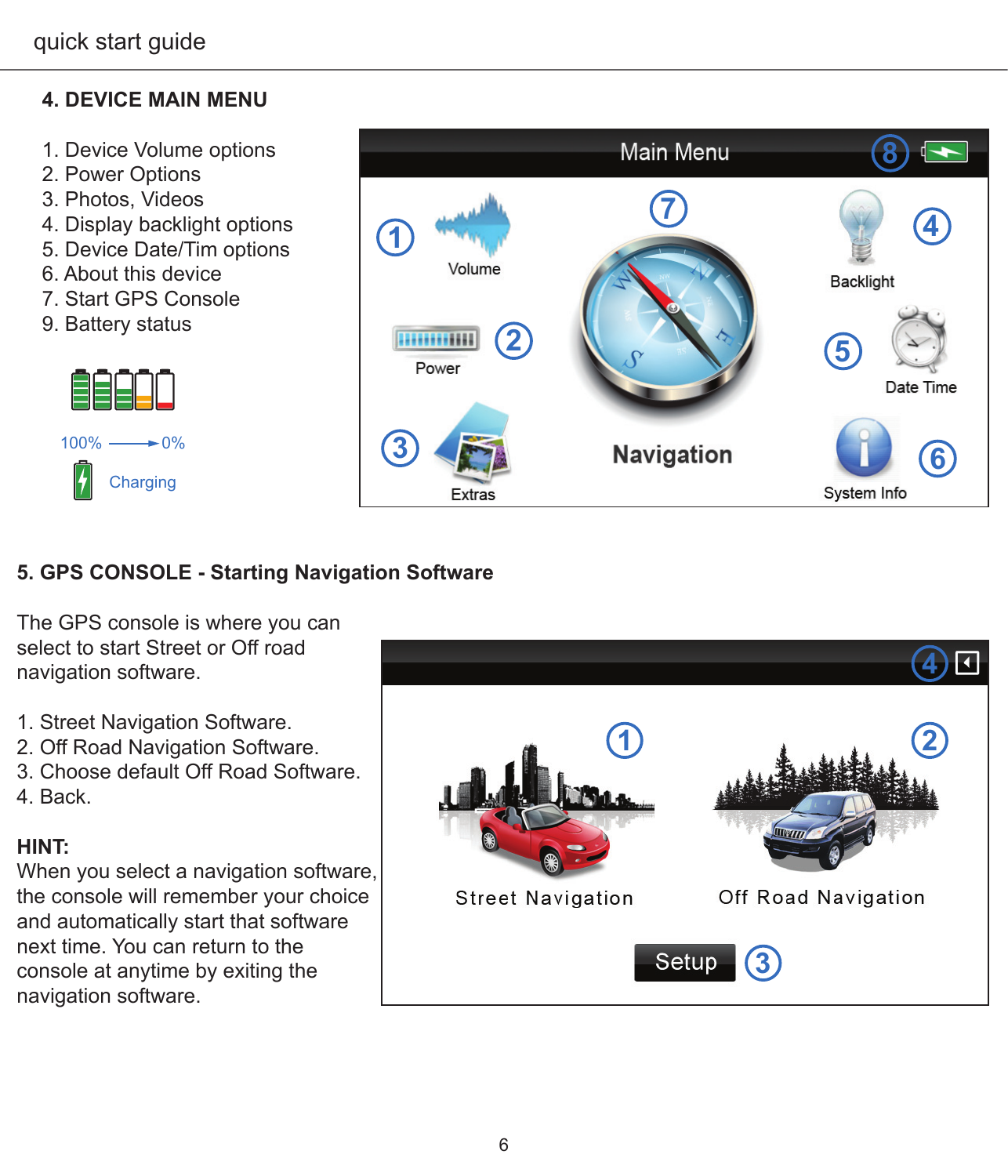

#### **5.1 GPS CONSOLE - Choose a off road navigation software**

The VMS Touring is preloaded with a choice of 2 off road softwares which are VMS Off Road GPS and OziExplorer CE (demo version). By default, VMS is selected as the software of choice. You can change this preference in this menu at anytime.

- 1. VMS Off Road Software
- 2. OziExplorer CE
- 3. Back



#### **6. GPS NAVIGATION USER GUIDE**

For help and guides on topographic software, please refer to the **GPS NAVIGATION USER GUIDE**  included with this product or visit our website **www.vms4x4.com/vms\_support**

#### **7. Reverse Camera Setup**

This device has the capability to display reverse camera images from up to two VMS cameras

#### **Setting up reverse camera**

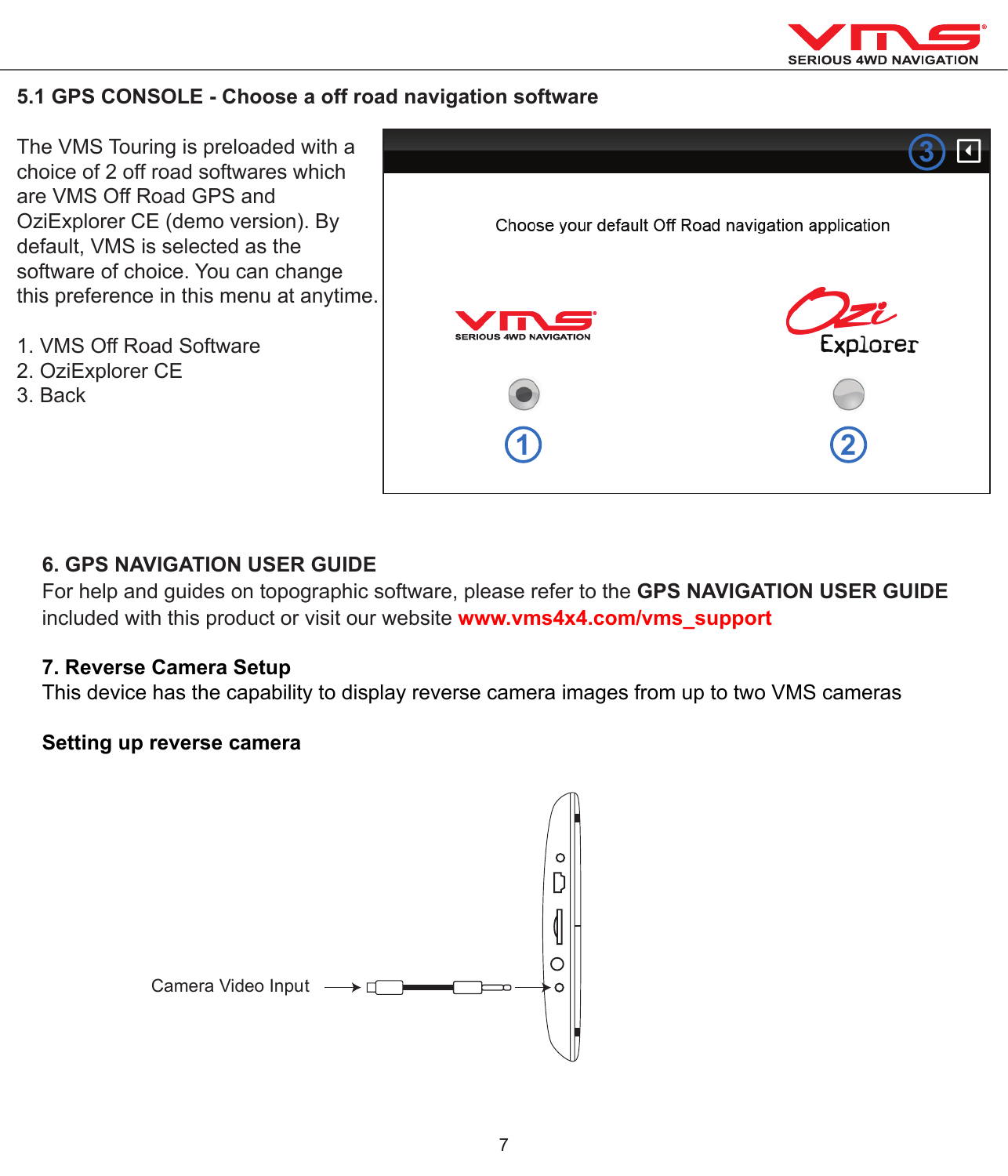#### **8. REVERSE CAMERA OPERATION**

Connect reverse camera to device according to the wiring diagram. The GPS will automatically switch to camera mode when it detects a video signal from the camera.

#### **VMS Dual Camera kit:**

When the second camera on the trailer is plugged in, the image from the second camera will appear automatically. If the trailer camera is not connected, the image will revert to the vehicle camera.

#### **VMS Camera part numbers:**

**Universal Reverse Camera:** P5501-0001 **Dual Camera kit:** P5501-0002N

#### **Installation of cameras:**

For camera installation procedures, please refer to the instructions included with the camera kits.

#### **NOTE: the Touring Series has been tested to operate with VMS reverse camera kits. We cannot ensure compatibility with third party camera kits.**

#### **9. IMPORTANT SAFETY AND PRODUCT INFORMATION**

Failure to avoid the following potentially hazardous situations could result in an accident or collision resulting in death or serious injury.

- When installing the unit in a vehicle, place the device securely so it does not obstruct the driver's view of the road or interfere with vehicle operating controls, such as the steering wheel, foot pedals, or transmission levers. Do not place in front of, or above any air bag.
- When navigating, carefully compare information displayed on the unit to all available navigation sources, including information from street signs, visual sighting, and maps. For safety, always resolve any discrepancies or questions before continuing navigation and defer to posted road signs.
- Always operate the vehicle in a safe manner. Do not become distracted by the unit while driving, and always be fully aware of all driving conditions. Minimise the amount of time spent viewing the unit's screen while driving and use voice prompts when possible. Do not input destinations, change settings, or access any functions requiring prolonged use of the device's controls while driving. Pull over in a safe and legal manner before attempting such operations.
- The unit is designed to provide route suggestions. It is not designed to replace the need for driver attentiveness regarding road closures or road conditions, traffic congestions, weather conditions, or other factors that may affect safety while driving.

## **9.1 BATTERY WARNINGS**

If these guidelines are not followed, the internal, non user replaceable, rechargeable lithium-polymer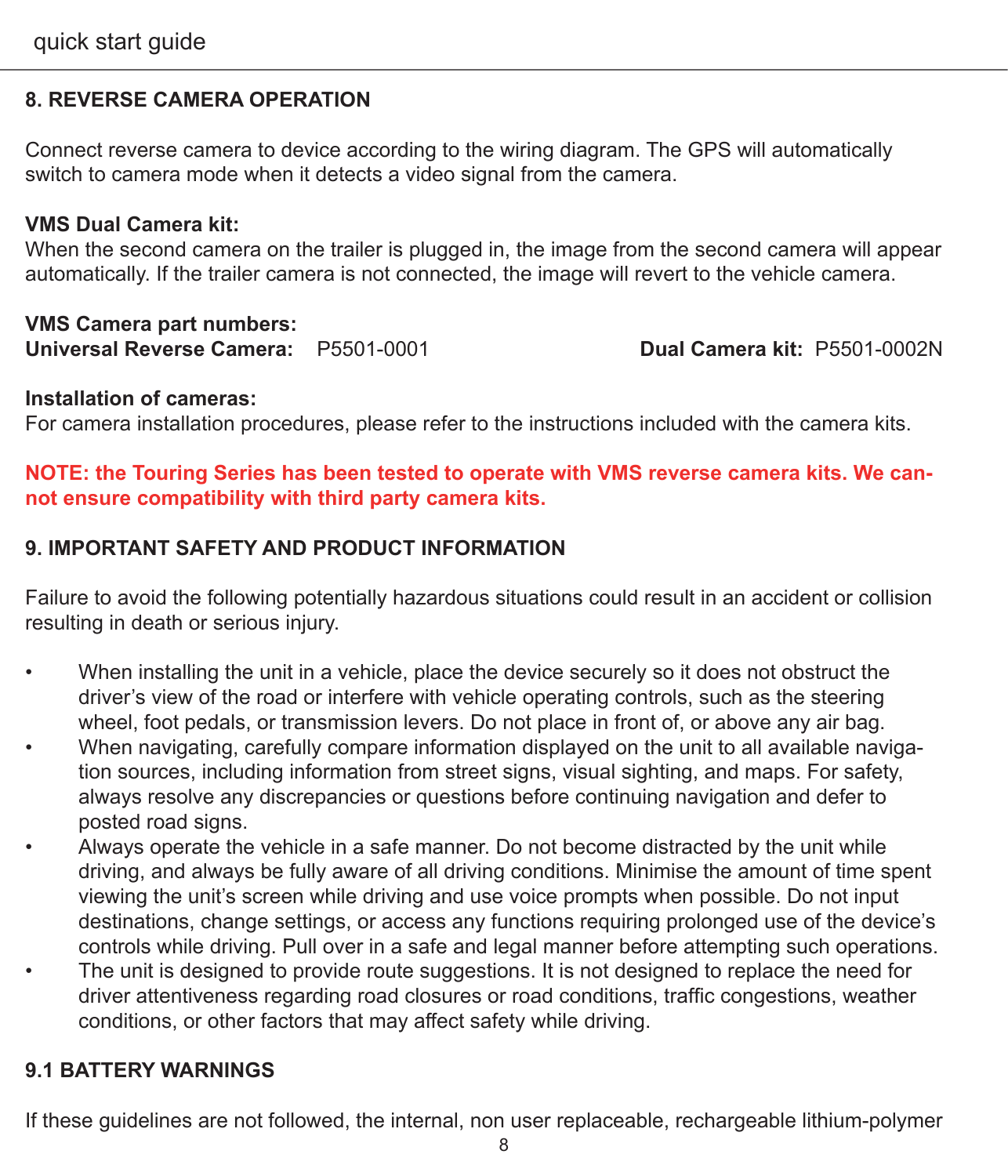

battery may experience a shortened life span or may present a risk of damage to the GPS device, fire, chemical burn, electrolyte leak, and/or injury.

- • Do not incinerate.
- Contact your local waste disposal department to properly dispose of the unit/battery
- Do not leave the unit exposed to a heat source or in a high temperature location, such as in the sun in an unattended vehicle on a hot day. To prevent damage, remove the unit from the vehicle or store it out of direct sunlight.
- When storing the unit for a limited length of time, store within the following temperature range:
- • 0˚ to 55˚C. When storing the device for an extended time, store within the following temperature range: 0˚ to 25˚C.
- Do not operate the unit outside the following temperature range: -20° to 55°C.
- Do not remove or attempt to remove the battery.

#### **9.2 MAP DATA**

MAP DATA INFORMATION: One of the goals of the VMS Touring GPS is to provide customers with the most complete and accurate cartography that is available to us at a reasonable cost. Along with VMS' extensive field work, we use a combination of governmental and private data sources, which we identify in product literature and copyright messages displayed to the consumer. Virtually all data sources contain some inaccurate or incomplete data. In some counties, complete and accurate map information is either not available or is prohibitively expensive.

#### **9.3 DECLARATION OF CONFORMITY**

Hereby, VMS declares that this product is in compliance with the essential requirements and other relevant provisions of Directive 1999/5/EC. FCC Compliance This product has been tested and found to comply with Part 15 of the FCC interference limits for Class B digital devices FOR HOME OR OFFICE USE. These limits are designed to provide reasonable protection against harmful interference in a residential installation, and are more stringent than 'outdoor' requirements. Operation of this device is subjected to the following conditions:

(1) this device may not cause harmful interference, and

(2) this device must accept any interference received, including interference that may cause undesired operation.

This product does not contain any user-serviceable parts. Repairs should only be made by an authorised VMS service centre. Unauthorised repairs or modifications could result in permanent damage to the equipment, and void your warranty and your authority to operate this device under Part 15 regulations.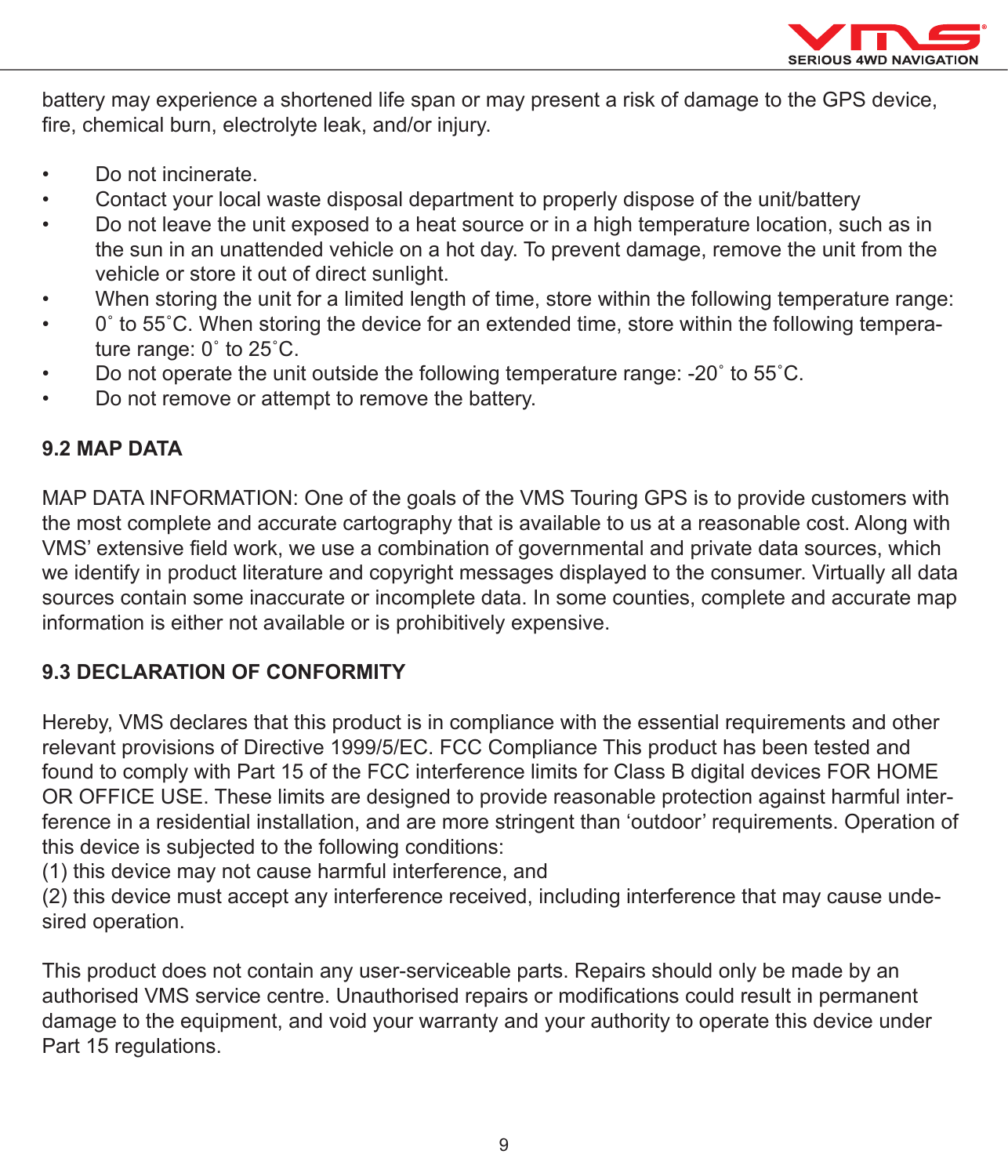### **10. LIMITED WARRANTY**

This VMS product is warranted to be free from defects in materials or workmanship for one year from the date of purchase. Within this period, VMS will, at its sole option, repair or replace any components that fail in normal use. Such repairs or replacement will be made at no charge to the customer for parts or labour, provided that the customer shall be responsible for any transportation costs. This warranty does not cover failures due to abuse, misuse, accident, or unauthorised alterations or repairs. Batteries included is warranted for a period of 6 months from the date of purchase.

THE WARRANTIES AND REMEDIES CONTAINED HEREIN ARE EXCLUSIVE AND IN LIEU OF ALL OTHER WARRANTIES EXPRESSED, IMPLIED, OR STATUTORY, INCLUDING ANY LIABIL-ITY ARISING UNDER ANY WARRANTY OF MERCHANTABILITY OR FITNESS FOR A PARTICU-LAR PURPOSE, STATUTORY OR OTHERWISE, THIS WARRANTY GIVES YOU SPECIFIC LEGAL RIGHTS, WHICH MAY VARY FROM STATE TO STATE. IN NO EVENT SHALL VMS BE LIABLE FOR ANY INCIDENTAL, SPECIAL, INDIRECT, OR CONSEQUENTIAL DAMAGES, WHETHER RESULTING FROM THE USE, MISUSE, OR INABILITY TO USE THIS PRODUCT OR FROM DEFECTS IN THE PRODUCT.

Some states do not allow the exclusion of incidental or consequential damages, so the above limitations may not apply to you. VMS retains the exclusive right to repair or replace the unit or software or offer a full refund of the purchase price at its sole discretion. SUCH REMEDY SHALL BE YOUR SOLE AND EXCLUSIVE REMEDY FOR ANY BREACH OF WARRANTY.

#### **10.1 WARRANTY RETURNS AND PROCEDURES:**

To obtain warranty service, contact your local VMS dealer or call VMS product support to log an Warranty Claim. You will be directed to http://www.vms4x4.com/warranty\_request to complete the RA form for approval. Once approved, VMS will issue a RA number & shipping instructions. Securely pack the unit and a copy of the original sales receipt, which is required as the proof of purchase for warranty repairs. Mark the RA number clearly on the outside of the package. Send the unit, freight charges prepaid to any VMS service centre.

#### **10.2 ONLINE AUCTION PURCHASES:**

Products sold through online auctions are not eligible for rebates or other special offers from VMS. Online auction confirmations are not accepted for warranty verification. To obtain warranty service, an original or copy of the sales receipt from the original retailer is required. VMS will not replace missing components from any package purchased through an online auction.

#### **10.3 INTERNATIONAL PURCHASES:**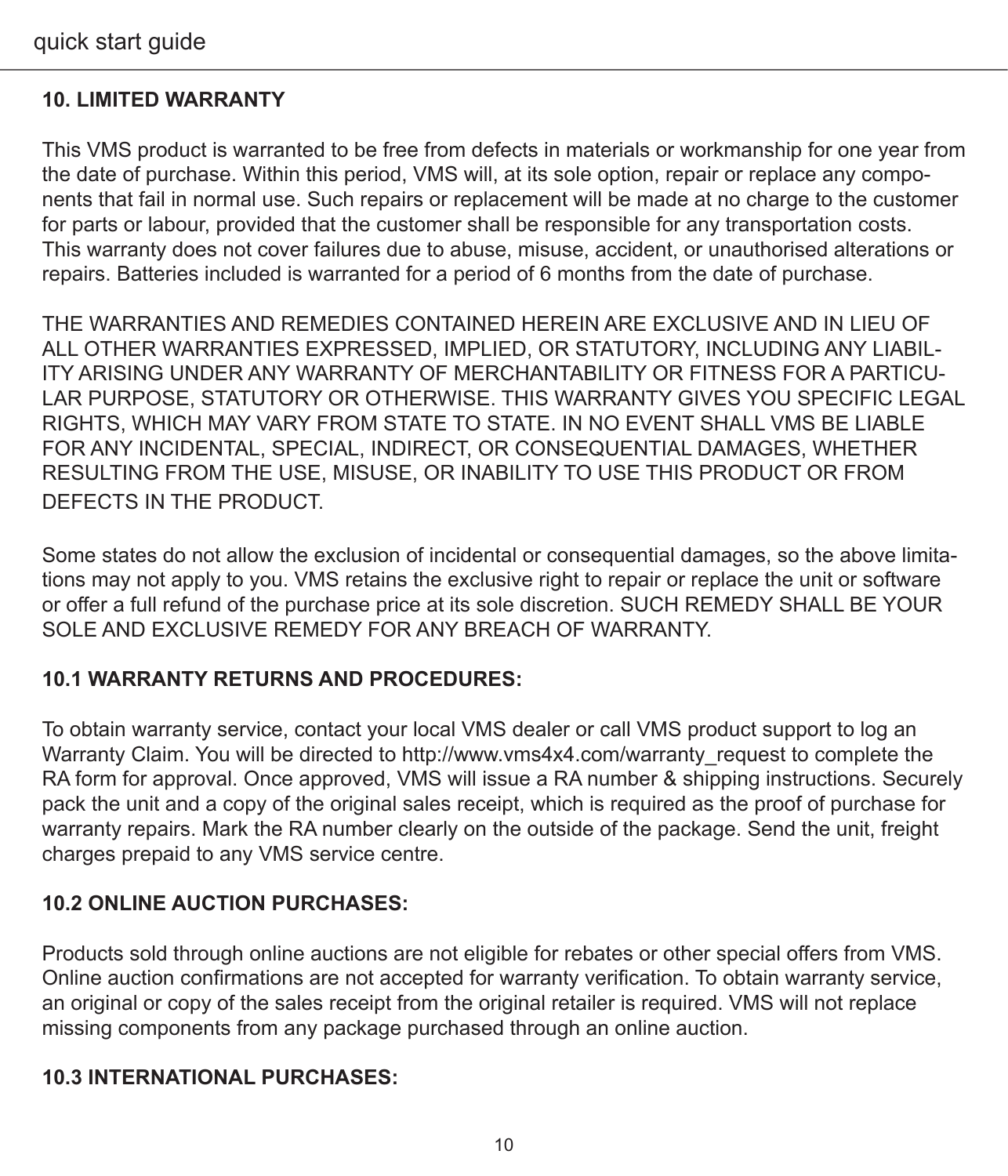

A separate warranty is provided by international distributors for units purchased outside of Australia & New Zealand. This warranty is provided by the local in-country distributor and this distributor provides local service for your unit. Distributor warranties are only valid in the area of intended distribution. Units purchased in Australia or New Zealand must be returned to the VMS service centre in Australia.

#### **11. CARING FOR YOUR VMS PRODUCT.**

Your VMS Touring GPS contains sensitive electronic components that can be permanently damaged if exposed to excessive shock or vibration. To minimise the risk of damage to your unit, avoid dropping your unit and operating it in high-shock and high-vibration environments.

- • Do not store the unit where prolonged exposure to extreme temperatures can occur, as this may cause permanent damage.
- The device is not water proof. Do not expose to water. Contact with water can cause this unit to malfunction.
- Never use a hard or sharp object to operate the touchscreen, as this may cause damage to the screen. Use of the provided stylus pen is recommended.

#### **11.1 CLEANING THE UNIT**

The Touring GPS is constructed of high-quality materials and should not require user maintenance other than cleaning and general care. Clean the outer casing of the device using a cloth dampened with a mild detergent solution, and then wipe dry. DO NOT wipe the touchscreen with chemical cleaners and solvents that may damage plastic components.

#### **11.2 CLEANING THE TOUCH SCREEN**

Clean the touch screen with a soft, clean, lint-free cloth. Use isopropyl alcohol, or eyeglass cleaner, if needed. Apply the liquid to the cloth, and then gently wipe the touch screen.

#### **11.3 AVOIDING THEFT**

To avoid theft, remove the unit and mount from sight when not in use. Remove the residue on the windscreen left by the suction cup.

#### **12. SOFTWARE LICENSE AGREEMENT**

BY USING THE VMS Touring, YOU AGREE TO BE BOUND BY THE TERMS & CONDITIONS OF THE FOLLOWING SOFTWARE LICENSE AGREEMENT. PLEASE READ THIS AGREEMENT **CAREFULLY**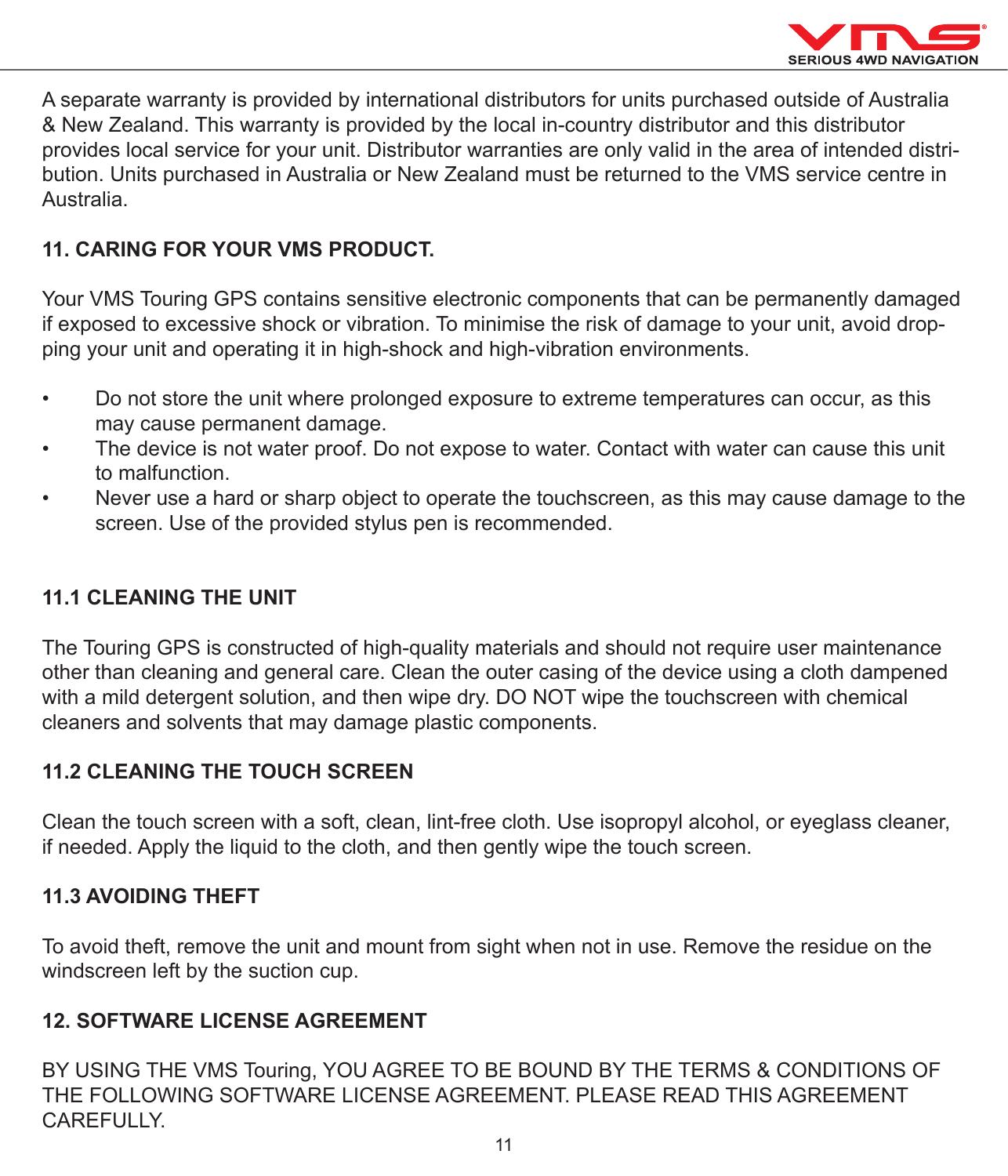VMS & it's software partners grants you a limited license to use the software embedded in this device (the "software") in binary executable form in the normal operation of the product. Title, ownership rights, and intellectual property rights in and to the software remains in VMS & it's partners. You acknowledge that the Software is the property of VMS & it's partners and is protected under Australia copyright laws and international copyright treaties. You further acknowledge that the structure, organisation, and code of the software are valuable trade secrets of VMS and that the software in source code form remains a valuable trade secret of VMS. You agree not to de compile, de scramble, modify, reverse assemble, reverse engineer, or reduce to human readable form, the software or any part thereof or create any derivative works based on the software.

#### **13. NEED FURTHER HELP?**

See our website for more resources: www.vms4x4.com or get in touch with us via email: support@vms4x4.com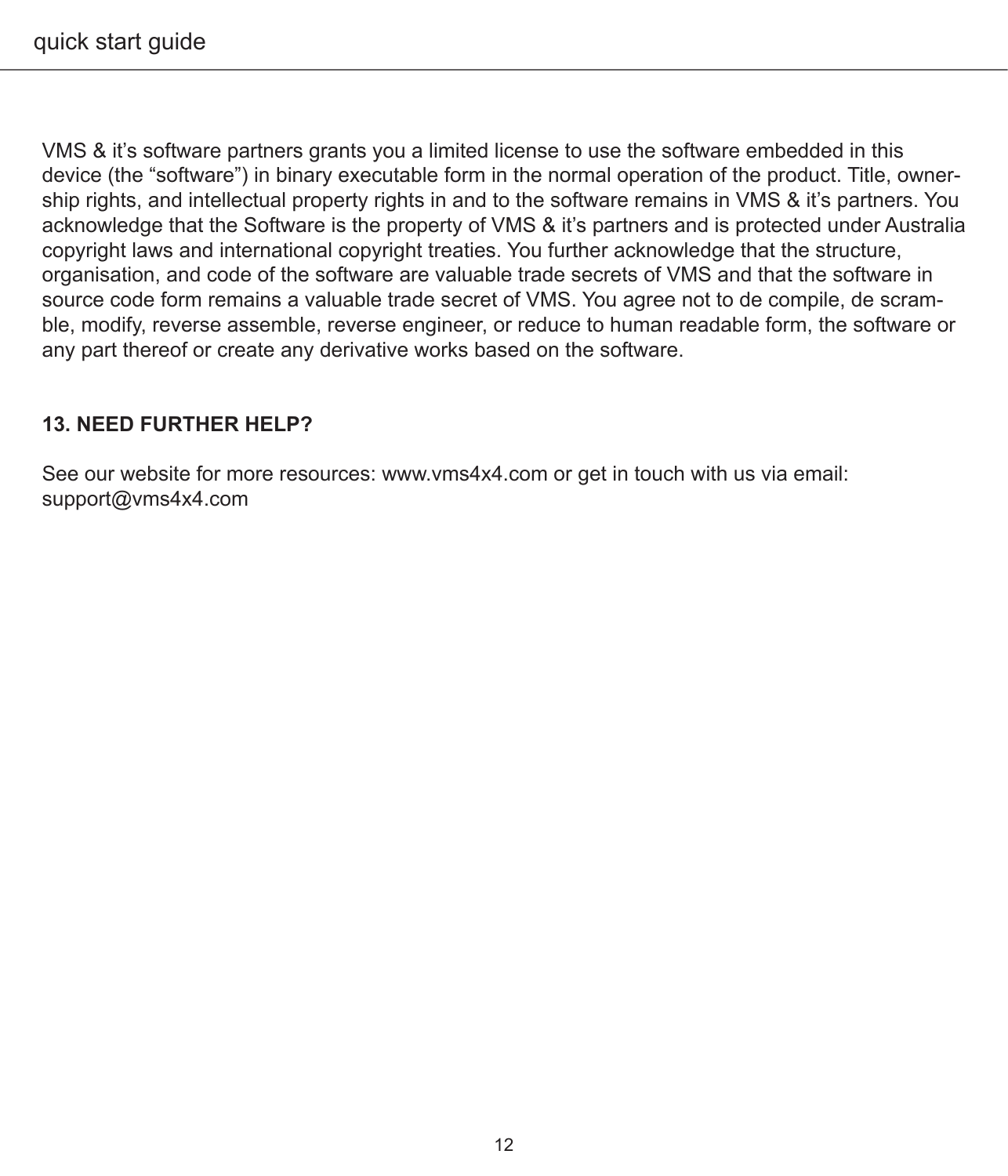

# **THIS PAGE HAS BEEN INTENTIONALLY LEFT AS BLANK**